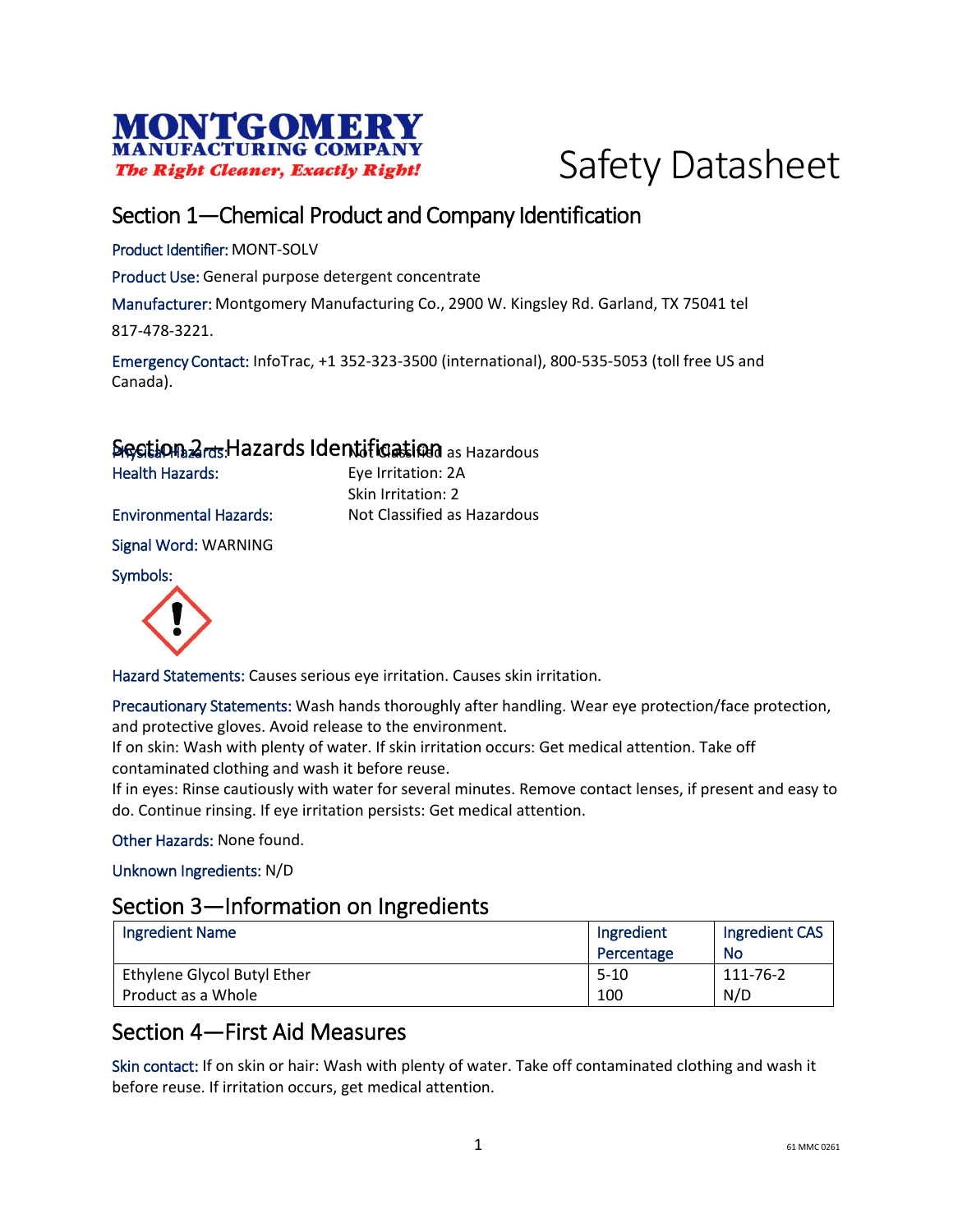Eye contact: If in eyes: Rinse cautiously with water for several minutes. Remove contact lenses, if present and easy to do. Continue rinsing. If eye irritation persists: Get medical attention.

Ingestion: If swallowed: Rinse mouth. DO NOT induce vomiting. Call a doctor if you feel unwell.

Inhalation: If inhaled: Get fresh air, administer oxygen or artificial respiration if needed. Call a doctor if you feel unwell.

#### Most important symptoms/effects, acute and delayed: N/D

Indication of immediate medical attention/special treatment: N/D

#### Section 5—Fire-Fighting Measures

Suitable extinguishing media: Use media suitable to surrounding fire.

Specific hazard arising from chemicals: Oxides of carbon.

Special equipment and precautions: Fire fighters should wear appropriate protective equipment, including self-contained breathing apparatus and impervious clothing.

## Section 6—Accidental Release Measures

Personal precaution, protective equipment, emergency procedures: Avoid contact with skin and eyes. Do not ingest. Wear Personal Protective Equipment (refer to section 8).

Methods and material for containment and clean up: Avoid release to the environment. Stop discharge and contain material. Substantial quantities may be recovered with a vacuum pump. Use explosion proof equipment if flammable or combustible. Otherwise, use appropriate absorbent. Place contaminated material in container suitable for disposal. Use appropriate protective equipment. Be sure there is adequate ventilation. Do not flush to streams or other bodies of water. Contact appropriate environmental agencies if further guidance is required.

# Section 7—Handling and Storage

Precautions for safe handling: Wash thoroughly after handling, especially before eating, drinking, smoking or using restroom facilities. Wash goggles and gloves. Launder contaminated clothing. Do not swallow. Do not get in eyes.

Cautions for safe storage: Keep out of reach of children. Keep container closed when not in use.

Incompatibilities: Strong alkalis and oxidizing agents.

#### Section 8—Exposure controls/personal protection

Exposure Limits: Ethylene Glycol Butyl Ether: TLV (ACGIH) 25 ppm.

Specific Engineering: Use local exhaust ventilation if necessary.

Individual protective equipment and measures: Eyes: chemical goggles; face shield if splashing is possible. Skin: normal protective clothing; impervious gloves. Respiratory: If operator will be exposed to concentrated mist or vapor or if irritation is experienced, NIOSH approved respirator for organic vapors.

### Section 9—Physical and Chemical Properties

| <b>Physical State: Liquid</b>                                                   | Flammability (solid, gas): Not Flammable |
|---------------------------------------------------------------------------------|------------------------------------------|
| Color: Clear, may be white or contain a tracer dye   Vapor Pressure (mmHg): N/D |                                          |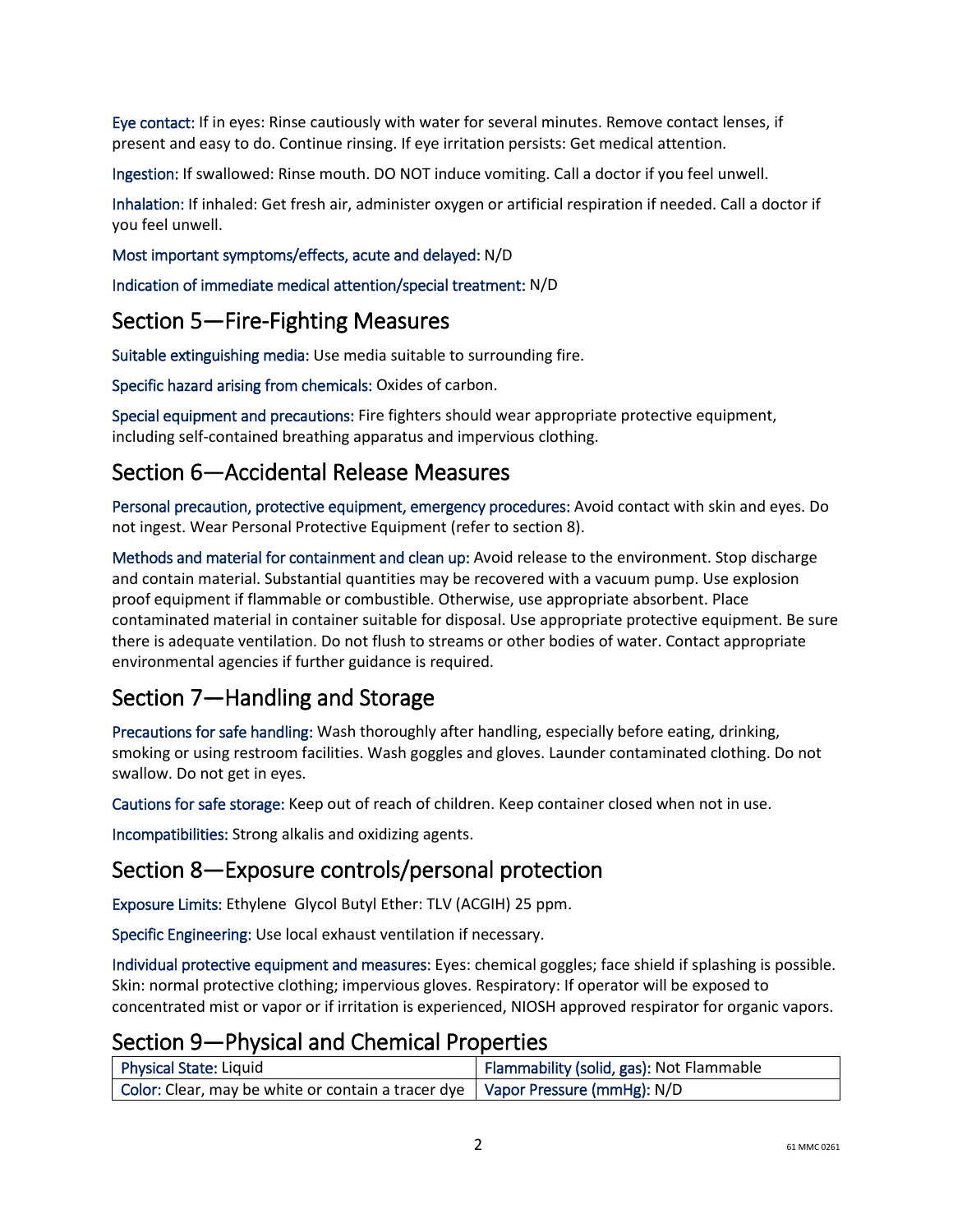| such as blue or purple                            |                                   |
|---------------------------------------------------|-----------------------------------|
| Odor: "butyl" odor                                | Vapor Density (air= 1): N/D       |
| Odor Threshold: N/D                               | Relative Density: N/D             |
| pH: 11                                            | Solubilities: In water: complete  |
| Melting point/freezing Point: N/D                 | <b>Partition Coefficient: N/D</b> |
| Initial Boiling Point and Boiling Range: N/D      | Auto-Ignition Temperature: N/D    |
| Flash Point: N/D                                  | Decomposition Temperature: N/D    |
| <b>Evaporation Rate: N/D</b>                      | Viscosity: N/D                    |
| Upper/Lower Flammability or Explosive limits: N/D |                                   |

## Section 10—Stability and Reactivity:

| <b>Chemical Stability: Stable</b>            | Condition to Avoid: N/D                      |
|----------------------------------------------|----------------------------------------------|
| Reactivity: No specific reactivity test data | Possibility of Hazardous Reaction: Hazardous |
| available for this mixture.                  | Polymerization: N/D                          |
| Incompatible Materials: Strong alkalis and   | <b>Hazardous Decomposition Products:</b>     |
| oxidizing agents.                            | Oxides of carbon                             |

# Section 11—Toxicological information:

Information on the likely routes of exposure: Skin contact, eye contact, inhalation, ingestion.

| <b>Chemical Name</b>        | Oral LD50    | Dermal LD50 | <b>Inhalation LD50</b> |
|-----------------------------|--------------|-------------|------------------------|
| Ethylene Glycol Butyl Ether | 470 mg/kg    | N/D         | N/D                    |
| Product as a Whole          | 12,429 mg/kg | N/D         | N/D                    |

Important symptoms: Refer to Section 4—First Aid Measures.

Effects of Acute Exposure: Skin: possible irritation. Eye: possible irritation. Gastrointestinal tract: irritation. Inhalation: irritation of respiratory system.

#### Effects of Chronic Exposure: N/D

Carcinogenicity: IARC, ACGIH, NTP, OSHA: No component of this product present at levels greater than or equal to 0.1% is identified as probable, possible or confirmed human carcinogen by IARC, ACGIH, NTP, OSHA respectively.

#### Other Data: N/D

# Section 12—Ecological Information:

| Ecotoxicity: N/D                   |                                |
|------------------------------------|--------------------------------|
| Persistence and degradability: N/D | Bioaccumulative Potential: N/D |
| Mobility in Soil: N/D              | Other Adverse Effects: N/D     |

# Section 13—Disposal Considerations

Waste Treatment Method: Avoid release to the environment. Collect spillage. DO NOT DUMP INTO ANY SEWERS, ON THE GROUND, OR INTO ANY BODY OF WATER. All disposal practices must be in compliance with all Federal, State/Provincial and local laws and regulations. Regulations may vary in different locations. Waste characterizations and compliance with applicable laws are the responsibility solely of the waste generator. FOR UNUSED & UNCONTAMINATED PRODUCT, the preferred options include sending to a licensed, permitted: Incinerator or other thermal destruction device. Waste water treatment system.